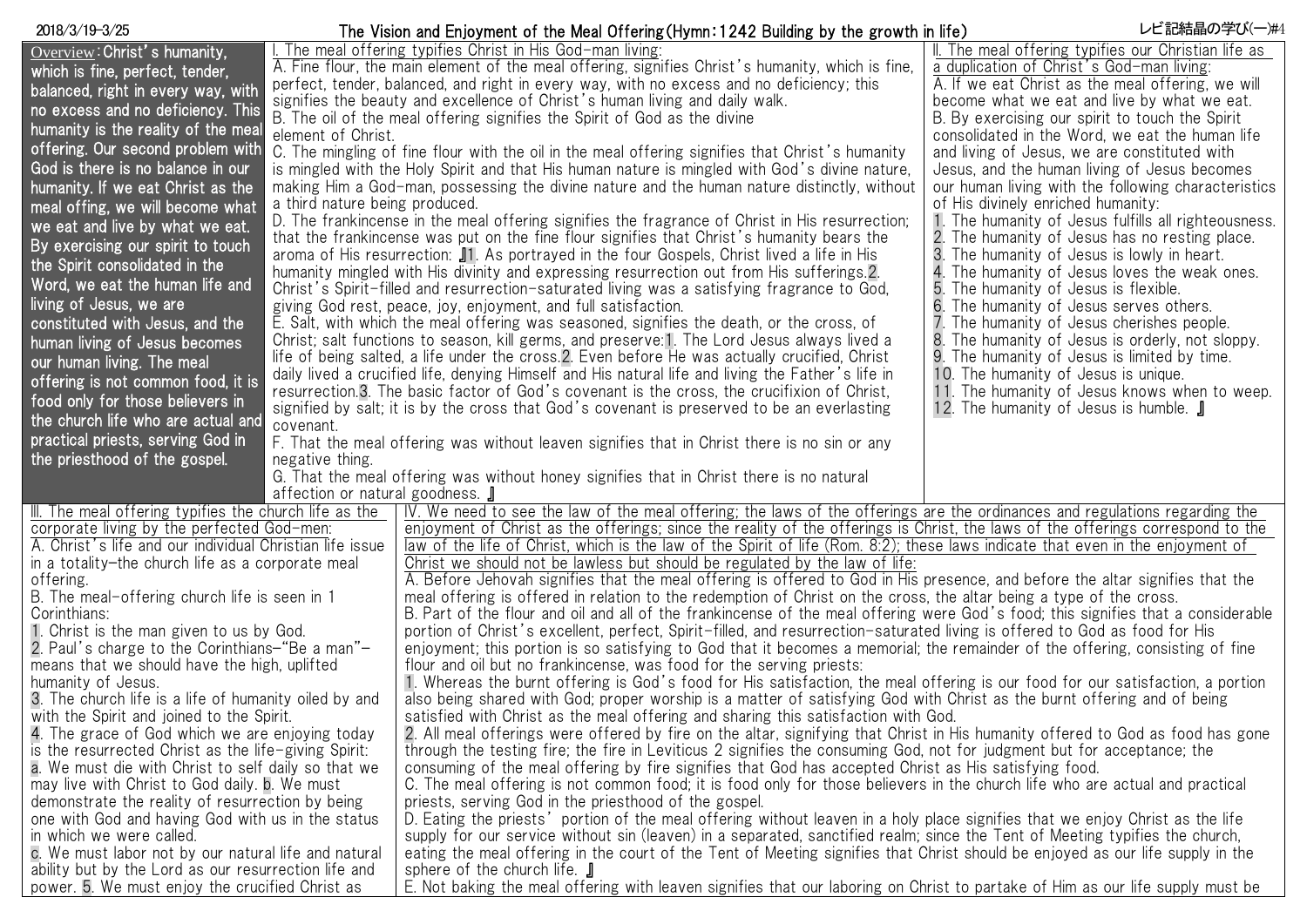| the solution to all the problems in the church.              | without sin.                                                                                                                      |
|--------------------------------------------------------------|-----------------------------------------------------------------------------------------------------------------------------------|
| 6. We must enjoy Christ as our unleavened                    | F. The law of the meal offering refers us to the sin offering and the trespass offering, signifying that if we would enjoy        |
| banquet.                                                     | Christ as our life supply, we need to deal with the sin in our fallen nature and with the sins (trespasses) in our conduct.       |
| 7. In the church life the natural life must be killed        | G. Those who partake of Christ as the life supply should be strong in the divine life (males) and also should be God's serving    |
| by the salt, by the cross of Christ.                         | ones, God's priests (sons of Aaron).                                                                                              |
| 8. God desires that every local church be a meal             | H. The offering of a meal offering by Aaron and his sons on the day when Aaron was anointed signifies that the enjoyment          |
| offering to satisfy Him and fully supply the saints          | of Christ as the life supply is related to the priestly service.                                                                  |
| day by day; this means that we will eat our church           | I. The tenth of an ephah of fine flour for a continual meal offering, half in the morning and half in the evening, signifies that |
| life, for the church life will be our daily supply. <b>J</b> | the top portion, the tenth part, of the enjoyment of Christ should be for God, and that this kind of enjoyment of Christ should   |
|                                                              | continue in our priestly service.                                                                                                 |

Day1:Lev. 2:1 And when anyone presents an offering of a meal offering to Jehovah, his offering shall be of fine flour; and he shall pour oil on it and put frankincense on it. 4 And when you present an offering of a meal offering baked in the oven, it shall be of fine flour, unleavened cakes mingled with oil or unleavened wafers anointed with oil.

Heb. 1:9 You have loved righteousness and hated lawlessness; therefore God, Your God, has anointed You with the oil of exultant joy above Your partners":

Day2: Lev. 2:11 No meal offering that you present to Jehovah shall be made with leaven, for you shall not burn any leaven or any honey as an offering by fire to Jehovah. 13 And every offering of your meal offering you shall season with salt, and you shall not omit the salt of the covenant of your God from your meal offering; with all your offerings you shall present salt.

Gal. 2:20 I am crucified with Christ; and it is no longer I who live, but it is Christ who lives in me; and the life which I now live in the flesh I live in faith, the faith of the Son of God, who loved me and gave Himself up for me.

Day3:Rom. 8:6 For the mind set on the flesh is death, but the mind set on the spirit is life and peace. 13 For if you live according to the flesh, you must die, but if by the Spirit you put to death the practices of the body, you will live.

Eph. 6:17 And receive the helmet of salvation and the sword of the Spirit, which Spirit is the word of God,

Day4:1 Cor. 12:12 For even as the body is one and has many members, yet all the members of the body, being many, are one body, so also is the Christ. 10:17 Seeing that there is one bread, we who are many are one Body; for we all partake of the one bread. 16:13 Watch, stand firm in the faith, be full-grown men, be strong.

Day5: Lev. 6:14 And this is the law of the meal offering: The sons of Aaron shall present it before Jehovah before the altar. 16 And what is left of it Aaron and his sons may eat; it shall be eaten without leaven in a holy place; in the court of the Tent of Meeting they shall eat it.

Rom. 8:2 For the law of the Spirit of life has freed me in Christ Jesus from the law of sin and of death.

Day6: Lev. 6:17 It shall not be baked with leaven. I have given it as their portion of My offerings by fire; it is most holy, like the sin offering and like the trespass offering. 18 Every male among the children of Aaron shall eat of it; it shall be a perpetual statute throughout your generations from Jehovah's offerings by fire; whoever touches them shall be holy.

《Composition for prophecy》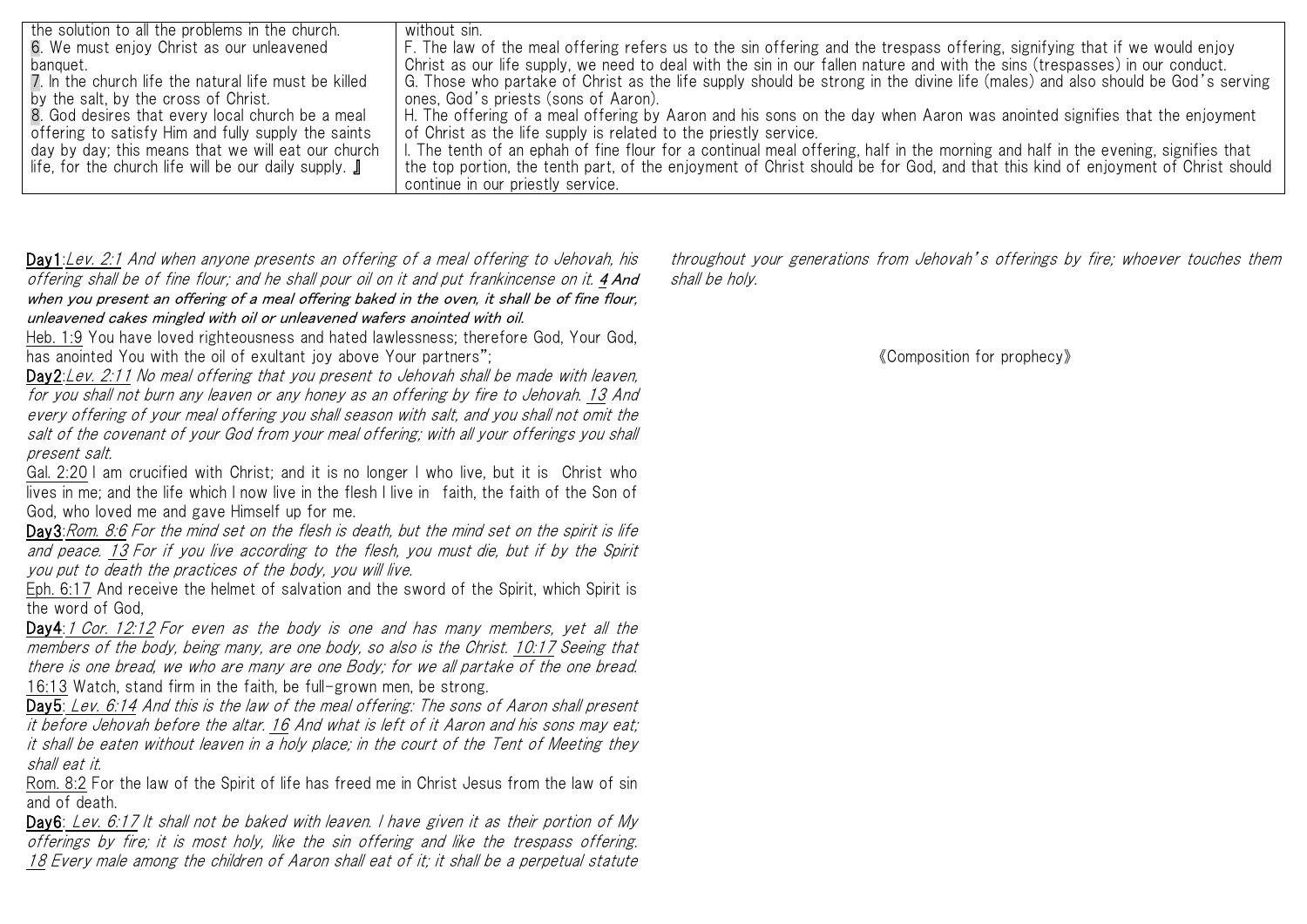### Experience $(1)$ : Pray-read the word in the church life to be constituted with Jesus

If we eat Christ as the meal offering, we will be constituted with Christ. When the Lord Jesus was on earth, He was fine flour, He was oiled with the Holy Spirit, He was always being salted, and He lived in resurrection, having the flavor of frankincense. But with Him there was neither leaven nor honey. Therefore, He could be a meal offering.

The situation with us today should be the same. This means that our Christian life should be a duplication, a xerox copy, of Christ's life. Romans 8 puts Christ and us together. Here we have Christ's humanity, the Spirit of life, the cross, and resurrection wrapped up together as one. This shows us the kind of living we should have today.

In ourselves we cannot live a human life like that of the Lord Jesus. Only He can live such a life. But we can take Jesus at any time by coming to His word and exercising our spirit to prayread the word. When we do this, we touch the Spirit, and the Spirit supplies us with Jesus as our nourishment. Since we are what we eat, the more we eat Jesus, the more we are constituted with Jesus. By our eating of Jesus' human living, His living becomes ours. Spontaneously, without any self-effort, we will be as humble and holy as Jesus is. This is to enjoy Jesus as our food for us to live a life which is qualified to serve God.

In Matthew the Lord Jesus says, "Take My yoke upon you and learn from Me, for I am meek and lowly in heart" (11:29). Jesus did not say that He was meek and lowly in appearance, but in heart. Many times we may appear so meek and lowly, but within we are high and proud. This can never build up the church life. Jesus' humanity is the highest humanity. This is the real meal offering.

#### For Junior/Senior High Students

You should learn to be a Christian inwardly and to experience the Christ's excellent humanity inwardly. Education in school and ethics in society do not have divine light. So they do not expose your inward situation thoroughly, but they care about outside status. But if you try to maintain good appearance, once a difficult environment comes, the real condition of your inside will be exposed.

In the church life, God is true, real and light so He enlightens and exposes within man. The Lord is lowly in heart. You should partake the humanity of Jesus to become lowly in heart. The church life is the kingdom of God and touches within man, so it also touches the fundamental problem of man. You should experience to confess your sins, shortcomings and weaknesses by being enlightened and exposed within you. Because such experiences touch the fundamental problem within that person, the experiences in school life with Christ and the church are much better than the school life without Christ and the church. If you could learn to be a Christian from within, at the time of entering into college, your humanity will be well beyond the other students.

Psalms84:10 For a day in Your courts is better than a thousand;

For example, a classmate is being bullied by others. One joins to bullying to avoid himself to be bullied. The other shuts his eyes. This shows that the moral education today may be good but cannot expose his inside thoroughly and so cannot foster his sense of justice. You as a Christian need to confess your sin of intending to run away from such situation, and in the fellowship with the Lord, you need wisdom to talk with your teacher and classmates and to show pity and mercy to the one who is being bullied. When you make this action, you also need to have fellowship with the brothers or the sisters who are leading you to let them pray for you and help you.

## Exercise $(2)$ : To be nourished by the church life that is the cake meal offering

The meal offering may be in the form of flour mingled with oil, or it may be in the form of a cake. The flour meal offering signifies the individual Christ; it also signifies the individual Christian. The cake meal offering signifies the corporate Christ, Christ with His Body, the Church. The New Testament reveals that the individual Christ has become the corporate Christ signified by the cake. Paul says, "We who are many are one Body; for we all partake of the one bread". This one bread is a "cake". The meal offering has the individual aspect, and also the corporate aspect as well. Today, Christ is not living simply in the individual way. He is also living with His Body, the church. Christ lives in a corporate way before God. He is the head, He has His Body and its members. Therefore, there is a church life in the cake meal offering.

For the church life we need to be oiled persons, those who are oiled by the Spirit and with the Spirit. Furthermore, we should not have leaven or honey, but we should have salt and frankincense. In our life much salt, the death of the cross, should be applied, and we should be full of resurrection. This is the proper church life….If there is no salt, there is no meal offering. The meal offering must be salted. In the church life the natural life and the natural affection should be dealt with. This means that there should be no honey in the church life. We all like to be natural and live a natural life, but in the church life the natural life is not permitted. It must be put to death.

#### For young working saints

The meal offering has the individual aspect of Christ and the corporate aspect of church life. Not only you should eat Christ as the meal offering, but also eat the church life as the meal offering. Meal offering is blended with oil that signifies the Holy Spirit on fine flour (Jesus' humanity), the salt signifies the cross and is added with frankincense signifies resurrection. Also, in the meal offering, there is no leaven signifying the sin and no honey that is signifying the natural love. Seeing in this way, you know the meal offering is a true health food for you.

You can have Jesus' human living as your living by utilizing your spirit to pray-read and touch the Spirit that is incarnated in the Word and be constituted by Jesus. Also, you can eat the meal offering in the church life. Listen carefully to the fellowship of brothers and sisters by utilizing your spirit, setting your mind on the spirit in the family meeting, small group meeting, and the Lord's Day meeting of each district. In addition, supply the others with what you have enjoyed. Teaching each other this way in the meeting that everyone speaks, is the cake meal offering that nourishes you. Brother's testimony concerning the purchase of UOZAKI Meeting Hall: The newly saved brother and sister who were foreign students of Kyoto University's graduate school, they came on weekends and had their church life in Kobe. Just before graduation, they had a burden from the Lord in the purchasing of an apartment near MOTOYAMA Meeting Hall. After hearing that, I wondered why they would want to do that. When listening even more closely, they wanted to purchase it for other foreign students who might come in the future. I was deeply moved and was flashed by the light of their kind offering. After that, through prayers and fellowship with the principal brothers and sisters at the time, I felt the Lord was leading me to the purchasing of a second meeting hall, so I started searching for property and was able to purchase UOZAKI Meeting Hall two months later in November 2004, for about one-third of the market price. This was because the government at the time was strongly promoting the dealing with banks' bad loans, and there was no such kind of property anymore after January 2005. I can testify that UOZAKI Meeting Hall was purchased in a timely manner, and I was nourished by the testimony of a newly saved brother in the church life.